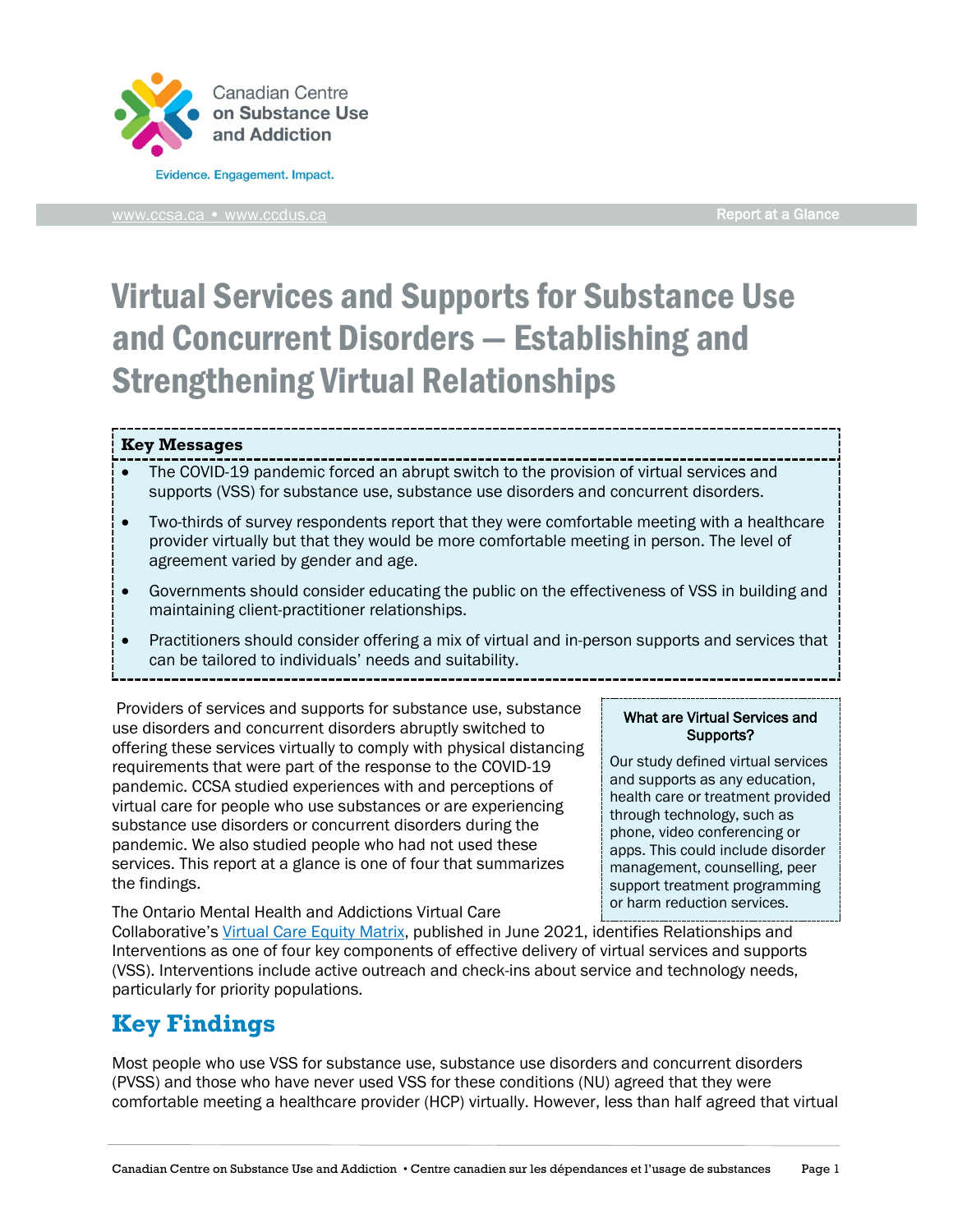visits were just as good as in-person visits for building a relationship. More NU than PVSS agreed that the inability to build a relationship with an HCP virtually was a barrier to using these types of services. A larger proportion of both groups agreed that they prefer in-person or on-site settings to their own surroundings and felt that they were more comfortable meeting their HCP in person.





*Note.* \*indicates significant differences between groups at *p* < .05.

Among PVSS, most agreed that their HCP gave them their full attention during virtual visits. Twothirds of PVSS also felt that their provider was able to assess their needs during a virtual appointment and that there is generally an adequate amount of time allotted to an appointment.

When provided a menu of options for postpandemic services and supports, in-person visits with an HCP was the most likely to be chosen by PVSS (42%). The next most popular choices were in-person telephone (32%) and virtual video visits (27%).

### **Subpopulations**

Among PVSS, those who identified as men were more likely than those who identified as women to agree that virtual visits were just as good for building a relationship with an HCP. Women were more likely than men to choose in-person visits among options for post-pandemic services and supports.

Among NU, those aged 55 years and older were more likely than those aged 18 to 34 years to cite the inability to build a relationship with a healthcare provider in virtual appointments as a barrier to using virtual services and supports. Respondents aged 35 to 54 years were more likely than younger respondents to agree that virtual visits are just as good as in-person visits.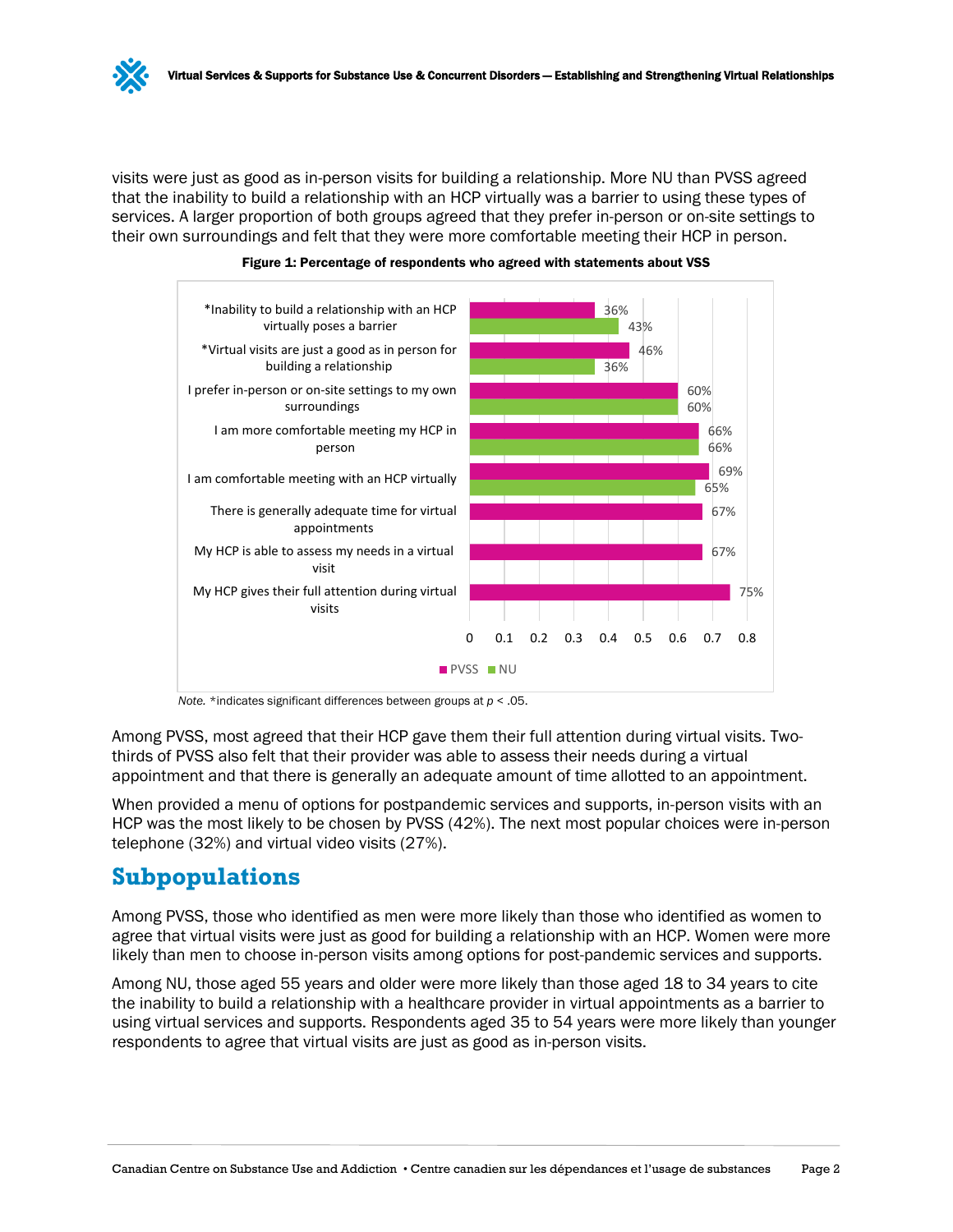



#### Figure 2: Percentage of PVSS respondents who agreed with statements about VSS by gender

*Note*. \* indicates significant differences between groups at p < .05.





*Note.* \* A indicates significant difference between 18–34 and 35–54 at *p* < .05. B indicates significant difference between 18–34 and 55 and older at *p* < .05. C indicates significant difference between 35–54 and 55 and older at *p* < .05.

Providers reported unanticipated impacts of the transition to virtual care. Challenges included engagement, accountability and behaviour from clients during session, such as clients turning cameras off, using substances during sessions, leaving sessions abruptly or not attending sessions at all. Benefits included the ability to extend their reach to more people, greater flexibility with scheduling appointments and seeing into a client's home to gain insight into their living conditions. Practitioners agreed that virtual care cannot replace in-person care.

### **Calls to Action**

Our research findings will inform the development of future VSS to address a potential increase in demand and to improve the experiences of both clients and practitioners.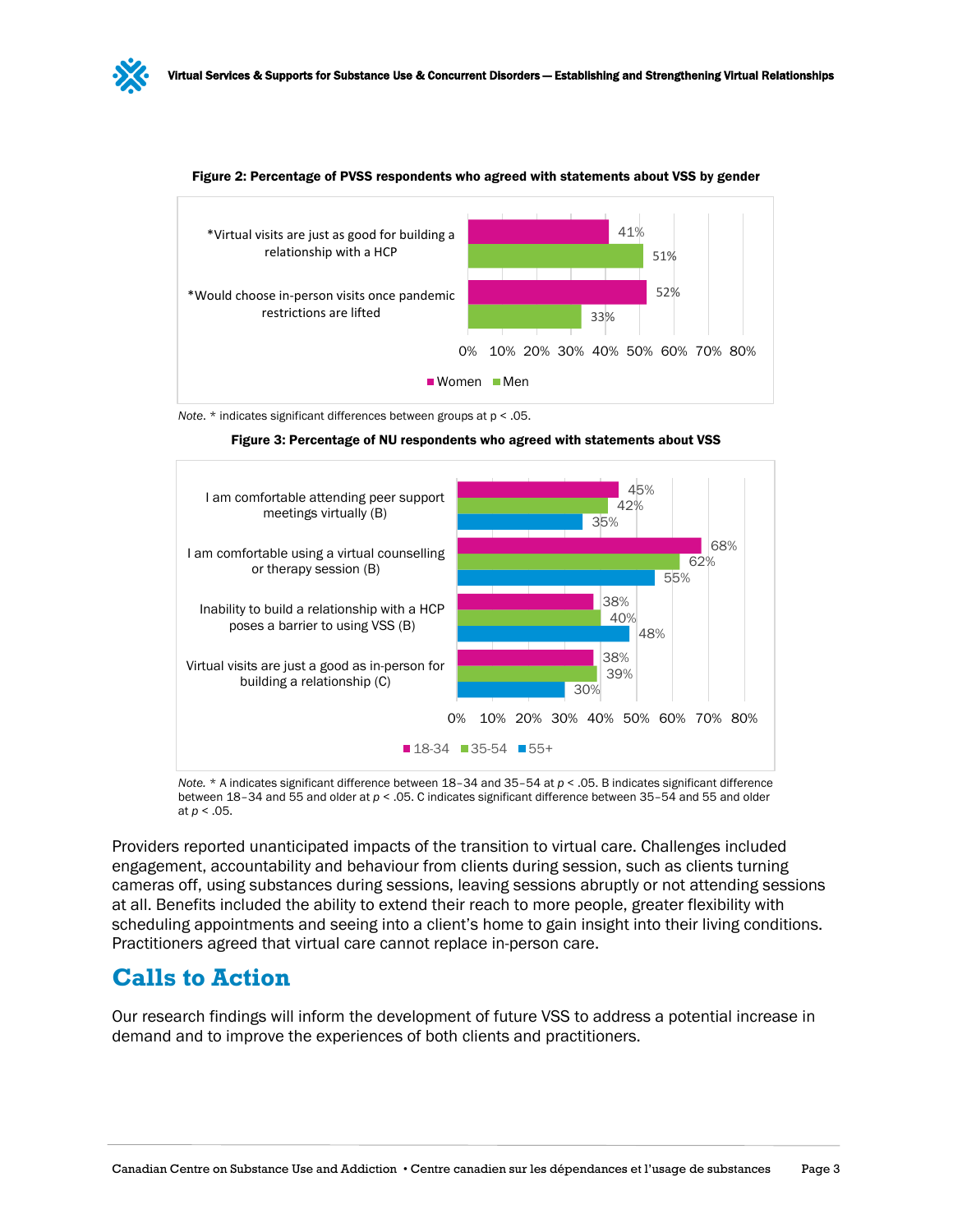

Governments should consider:

- Evaluating promising services and supports that evolved or were developed in response to the pandemic restrictions and broadly disseminating successful programs and practices.
- Educating the public on the effectiveness of VSS in building and maintain relationships, given that people using virtual care have high levels of agreement about the strength of virtual relationships.
- Developing standards and providing pre- and in-service training to improve telehealth competencies and confidence, including determining a patient's suitability for assessment via virtual care modalities, virtual communication methods and styles, ways to address client concerns and best practices in the use and implementation of VSS.

Practitioners should consider:

• Using virtual appointments and phone-based apps as a complement to rather than a replacement for in-person care. The mix should be tailored to individual treatment needs, client suitability, comfort levels with technology and the relationship, the importance of continuity of the client–provider relationship, and access to technology, equipment, data plans and broadband coverage.

### **Find Out More**

Read the full report, *[Client and Practitioner Experiences and](https://www.ccsa.ca/client-and-practitioner-experiences-and-perceptions-virtual-services-and-supports-substance-use-or)  [Perceptions of Virtual Services and Supports for Substance](https://www.ccsa.ca/client-and-practitioner-experiences-and-perceptions-virtual-services-and-supports-substance-use-or)  [Use or Concurrent Disorders During the COVID-19 Pandemic,](https://www.ccsa.ca/client-and-practitioner-experiences-and-perceptions-virtual-services-and-supports-substance-use-or)* for more information about our research, including methods, results and references. Three other reports at a glance present our [General Findings,](https://www.ccsa.ca/virtual-services-and-supports-substance-use-and-concurrent-disorders-general-experiences-report) and our findings about [Connectivity and Equipment,](https://www.ccsa.ca/virtual-services-and-supports-substance-use-and-concurrent-disorders-connectivity-and-equipment) and [Platforms and Security.](https://www.ccsa.ca/virtual-services-and-supports-substance-use-and-concurrent-disorders-platforms-and-security-report)

### **Helpful Resources**

### Centre for Addiction and Mental Health

- [What all physicians need to know](https://www.porticonetwork.ca/web/podcasts/quick-takes/telemental-health) about telemental health [podcast]
- [Cultural safety and trauma-informed care](https://vimeo.com/461529363) (The Virtual Care and Mental Health video series) [video]
- [Telemental Health Tips: Don'ts and Do's](https://www.youtube.com/watch?v=K4unpA1Se5I) [video]

#### Canadian Medical Association

- [Virtual Care Playbook](https://www.cma.ca/sites/default/files/pdf/Virtual-Care-Playbook_mar2020_E.pdf)
- [Virtual Care Guide for Patients](https://www.cma.ca/sites/default/files/pdf/Patient-Virtual-Care-Guide-E.pdf)

#### College of Physicians and Surgeons of Alberta

• Advice [to the Profession: Virtual Care](https://cpsa.ca/wp-content/uploads/2020/06/AP_Virtual-Care-1.pdf)

#### Survey Methodology in Brief

Our study included a surveys conducted between February and April 2021, and qualitative interviews with service providers.

Data were collected from 1,066 online survey respondents, including 326 who had used virtual services or supports during the pandemic (108 for substance use or substance use disorders and 218 for concurrent disorders) and 708 who had never used virtual services or supports for these conditions. The proportion of men and women who answered the survey was roughly equal.

Fourteen service providers were interviewed to discuss their experiences with providing virtual services and supports.